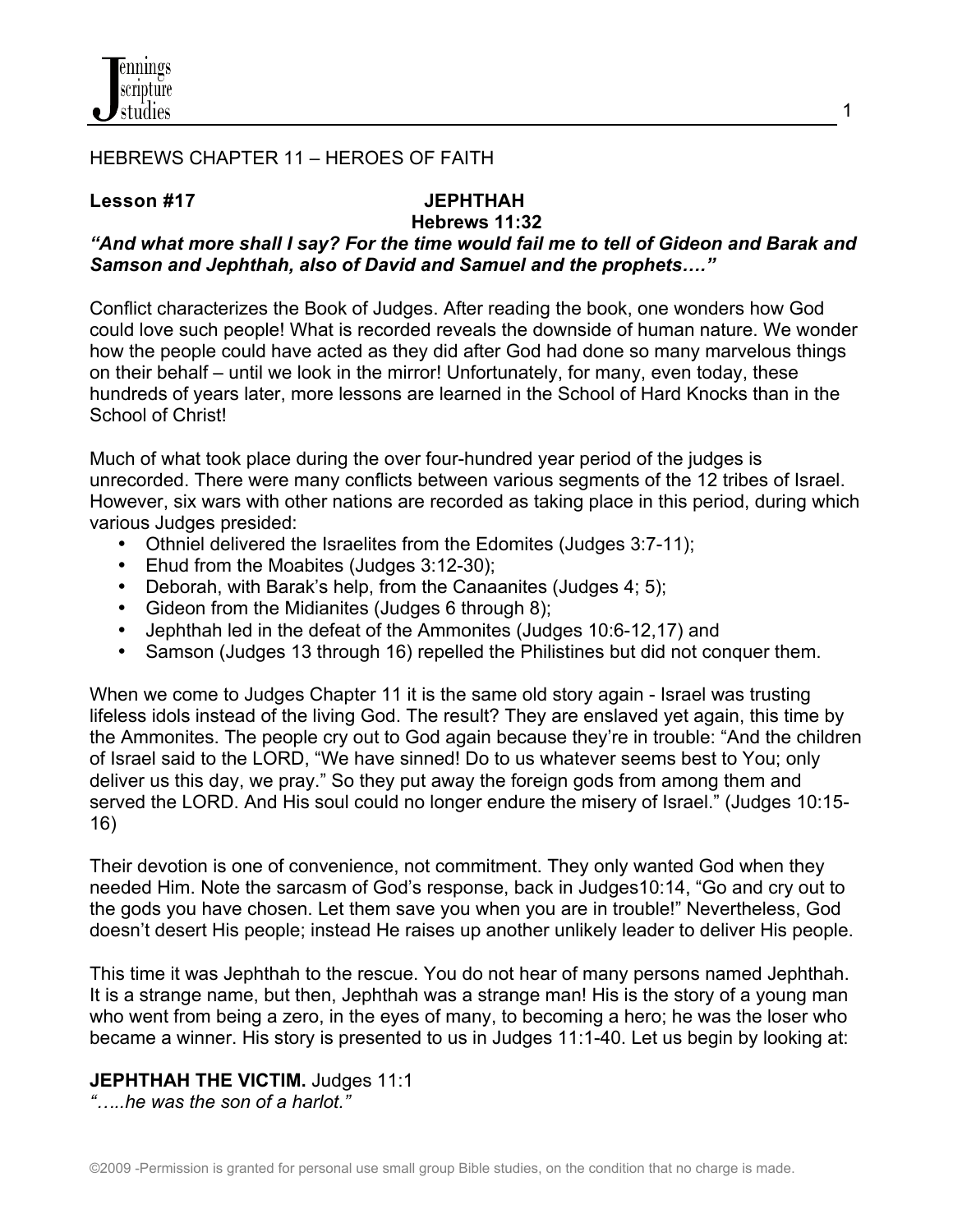Jephthah began life with three strikes against him. He was the unintended victim of his father's indiscretion with a harlot. Later, Gilead's wife gave him several sons who, when they grew up, ran Jephthah off from his home saying, "You shall have no inheritance in our father's house, for you are the son of another woman." (Judges 11:2) Even though he had no choice in choosing who his mother was Jephthah was treated as a reject. His step-mom and his half brothers looked down on him and treated him cruelly.

Since they did not share the same mother, his half-brothers made it abundantly clear that they did not want him around. He suffered rejection by his own family, was deprived of his home, his heritage and his inheritance. His father, evidently, permitted the half-brothers to mistreat Jephthah. Just when his son needed the support, confirmation and encouragement of a father, Gilead abdicated his role as a model and mentor and Jephthah was out on his own.

This is not a good way to begin life. It is now an uphill battle for identity, purpose and direction. Jephthah was left to figure out life for himself. Who are my people? Who are my friends? Where do I go from here?

#### **JEPHTHAH'S VICES.** Judges 11:3

*"Then Jephthah fled from his brothers and dwelt in the land of Tob; and worthless men banded together with Jephthah and went out raiding with him."*

We are not surprised to read how Jephthah reacted to rejection at home. He leaves the area and goes to Tob, an area beyond the frontiers of the Hebrew territory, located near Damascus in Syria.

He is an angry and bitter man. He felt unwanted, severed from his roots and abandoned. Such a person who suffers ostracism as Jephthah did, either becomes withdrawn into oneself or becomes violent and vengeful. From the information we have, it would appear that he bordered on the latter.

The Hebrew word translated "worthless" in the NKJV, means "empty, idle." In other words, they had too much time on their hands and we all know that usually leads to trouble. They hung out together in the land of Tob. *The Message* reads*: "*Some riffraff joined him and went around with him." The NIV: *"A group of adventurers gathered around him and followed him."*

A roguish band of like-minded idle and daring men gathered around him and they became a band of brigands roaming the desert like Bedouins, raiding and creating havoc. Jephthah became a Robin Hood type of figure. His manner of life was similar to that of David when driven from the court of Saul.

Charles Spurgeon said in a sermon about David: "What was the way to the throne? Well, it was round by the cave of Adullam. He must go there and be an outlaw and an outcast, for that was the way by which he would be made king. Have none of you ever noticed, in your own lives, that whenever God is going to give you an enlargement and bring you out to a larger sphere of service, or a higher platform of spiritual life, you always get thrown down? That is His usual way of working! He makes you hungry before He feeds you! He strips you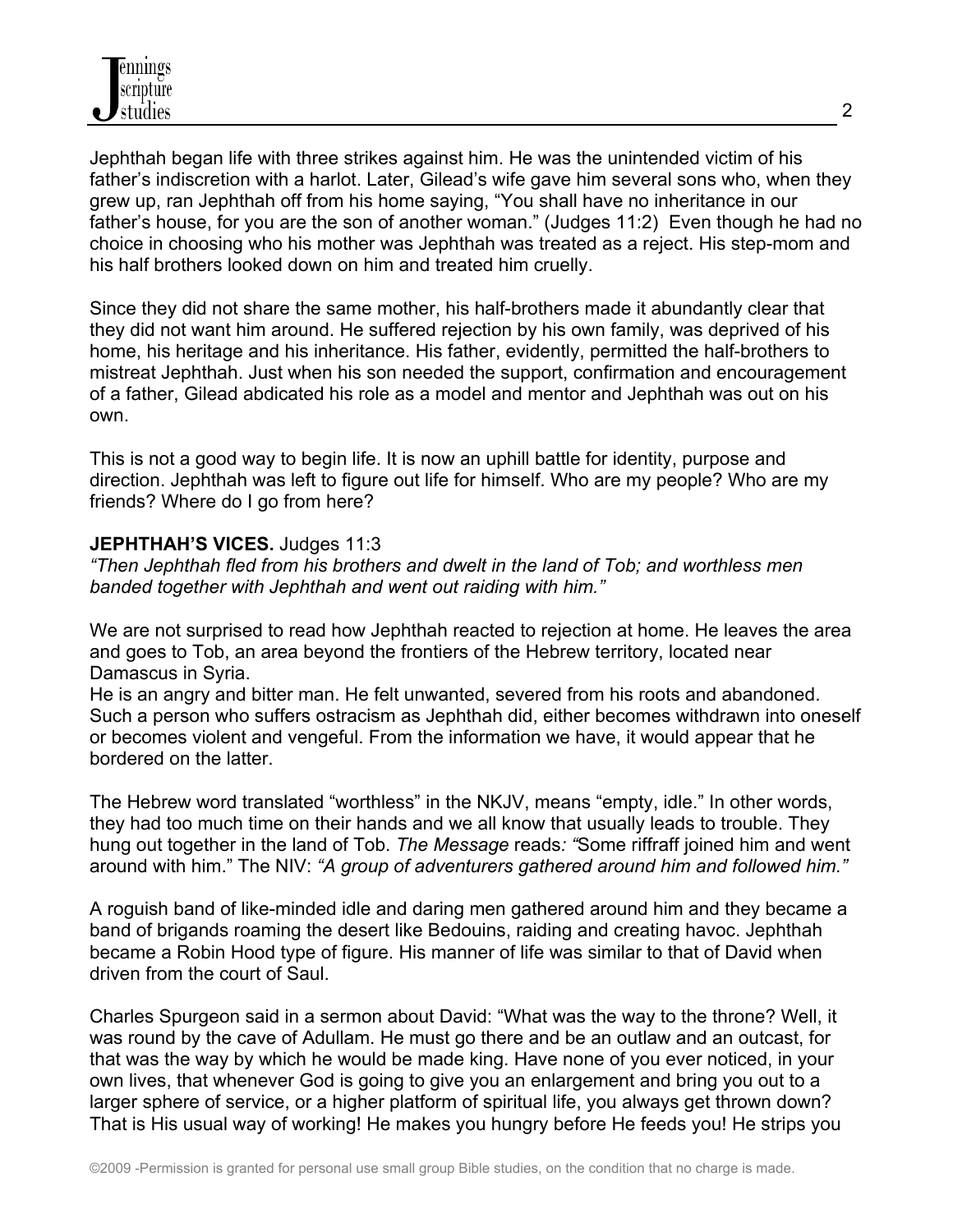

before He robes you! He makes nothing of you before He makes something of you!" (Spurgeon sermon #2282)

That appears to have been the process by which God made Jephthah ready for what lay ahead in

his life. Instead of Jephthah's hurtful home life breaking him, it made him, toughened him and prepared him for what lay ahead of him in the service of his country, Israel.

#### **JEPHTHAH'S VALOR.** Judges 11:1

*"Now Jephthah the Gileadite was a valiant warrior….."*

The very first words we read about Jephthah tell us that he was a "valiant warrior." However, as we already know, one is not born with valor – valor is courage and bravery acquired through the rough and tumble of life. It is interesting that we are given that bit of information about him at the first. Perhaps that was to tell us the best news first.

Leading a band of marauders, living on the run with other outcasts from society would test one's metal. He had to be tough to stay alive. It was in this context that he learned to lead hardened men.

He became a "mighty man of valor." One of the reasons why Jephthah became "a valiant warrior" was that he had to in order to survive. He had to become tough just be able to survive in his cold world.

Jephthah did find acceptance – with the wrong crowd, as so often happens. Verse 3 says that some other misfits and outcasts rallied around Jephthah. Together they formed a gang and lived, for some time, as raiders and plunderers of Israel's enemies.

Meanwhile, back at the old home-place things were not going well. News of Jephthah's exploits had spread all the way back to his home and his not-so-kind-hearted brothers decided to pay him a visit. They wanted to enlist his help in confronting a challenge that they were not men enough to

overcome themselves. Here is where we begin to see Jephthah's virtuous side that up until now had been pretty well hidden.

#### **JEPHTHAH'S VIRTUES.** Judges 11:4-6

*"It came to pass after a time that the people of Ammon made war against Israel. And so it was, when the people of Ammon made war against Israel, that the elders of Gilead went to get Jephthah from the land of Tob. Then they said to Jephthah, "Come and be our commander, that we may fight against the people of Ammon."*

As time passed, Jephthah developed a reputation for being quite a leader. His military exploits caught the attention of the Israelites, especially the Gileadites. When the Ammonites come to threaten Israel, they called on him to help. The very people who had rejected Jephthah and treated him worse than scum, came crawling back to Jephthah and begged him to come help them defeat their Ammonite oppressors.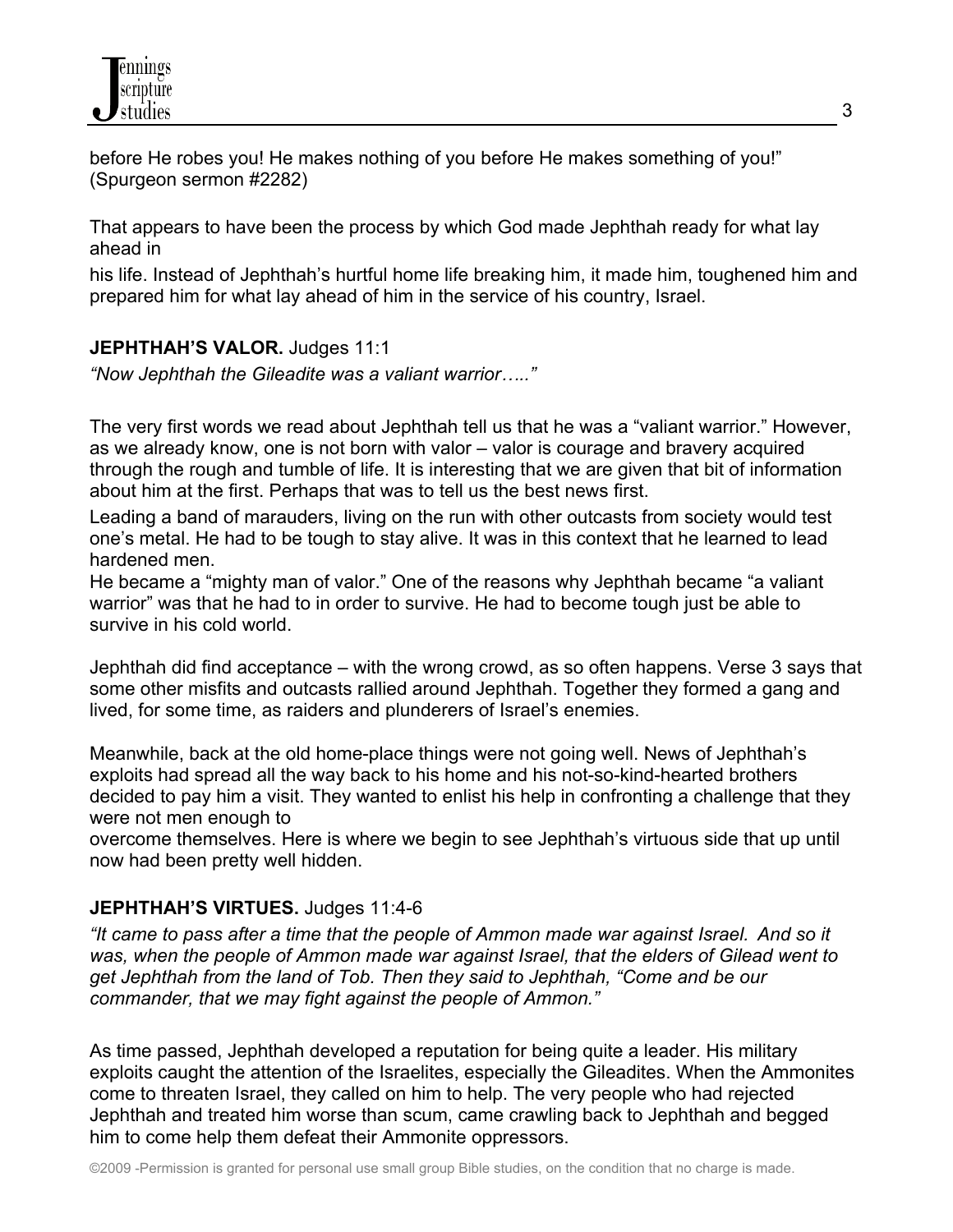The half-brothers who had run him away from home now begged him to come back. This is called poetic justice. This is similar to what we see when Joseph's brothers sold him and then went to him in Egypt for help. One could understand if both Jephthah and Joseph had said to their brothers, "I hope you get what's coming to you! Turn about is fair play! What you give is what you get!" However, it is here, in this context, that we begin to see the virtues of Jephthah:

- Remember that he is listed in Hebrews chapter 11 as a man of faith. That is the virtue that places him in the Hall of Faith in Hebrews 11.
- He had a heart for his nation of Israel. He was willing to overlook the injustice he had suffered at the hands of his brothers in order to help his country fight the Ammonites. So we read: *"So Jephthah said to the elders of Gilead, "Did you not hate me, and expel me from my father's house? Why have you come to me now when you are in distress?" And the elders of Gilead said to Jephthah, "That is why we have turned again to you now, that you may go with us and fight against the people of Ammon, and be our head over all the inhabitants of Gilead." So Jephthah said to the elders of Gilead, "If you take me back home to fight against the people of Ammon, and the LORD delivers them to me, shall I be your head?" And the elders of Gilead said to Jephthah, "The LORD will be a witness between us, if we do not do according to your words." Then Jephthah went with the elders of Gilead, and the people made him head and commander over them…."* (Judges 11:7-11)
- He turned to the Lord in prayer. Verse 11 concludes with these words: *"and Jephthah spoke all his words before the LORD in Mizpah."* We might be surprised that a ruffian like Jephthah would pray. Perhaps he prayed much in those days in the wilderness with that band of cut-throats.
- He was the ninth judge of the Israelites. He judged Israel for six years. (Judges 12:7) This was not without God's approval. God often raises up leaders from the least among us. Paul wrote: *"For you see your calling, brethren, that not many wise according to the flesh, not many mighty, not many noble, are called. But God has chosen the foolish things of the world to put to shame the wise, and God has chosen the weak things of the world to put to shame the things which are mighty; and the base things of the world and the things which are despised God has chosen, and the things which are not, to bring to nothing the things that are, that no flesh should glory in His presence."* (I Cor. 1:26-29)

We have seen that principle repeatedly applied as we have studied the characters in Hebrews 11. In Jephthah's case, the headlines could have read: "From Obscurity To Officialdom." (Continued next page)

Jephthah had been tamed by God. He had experienced what Paul had experienced: *"We are hard-pressed on every side, yet not crushed; we are perplexed, but not in despair; persecuted, but not forsaken; struck down, but not destroyed."* (II Corinthians 4:8-9)

Something pretty ironic happened. The story of a fellow who nobody liked or accepted, was accepted by God and ended up a leader who wanted to follow God. For Jephthah to conquer the emotional trauma that he must have experienced as an illegitimate and an outcast from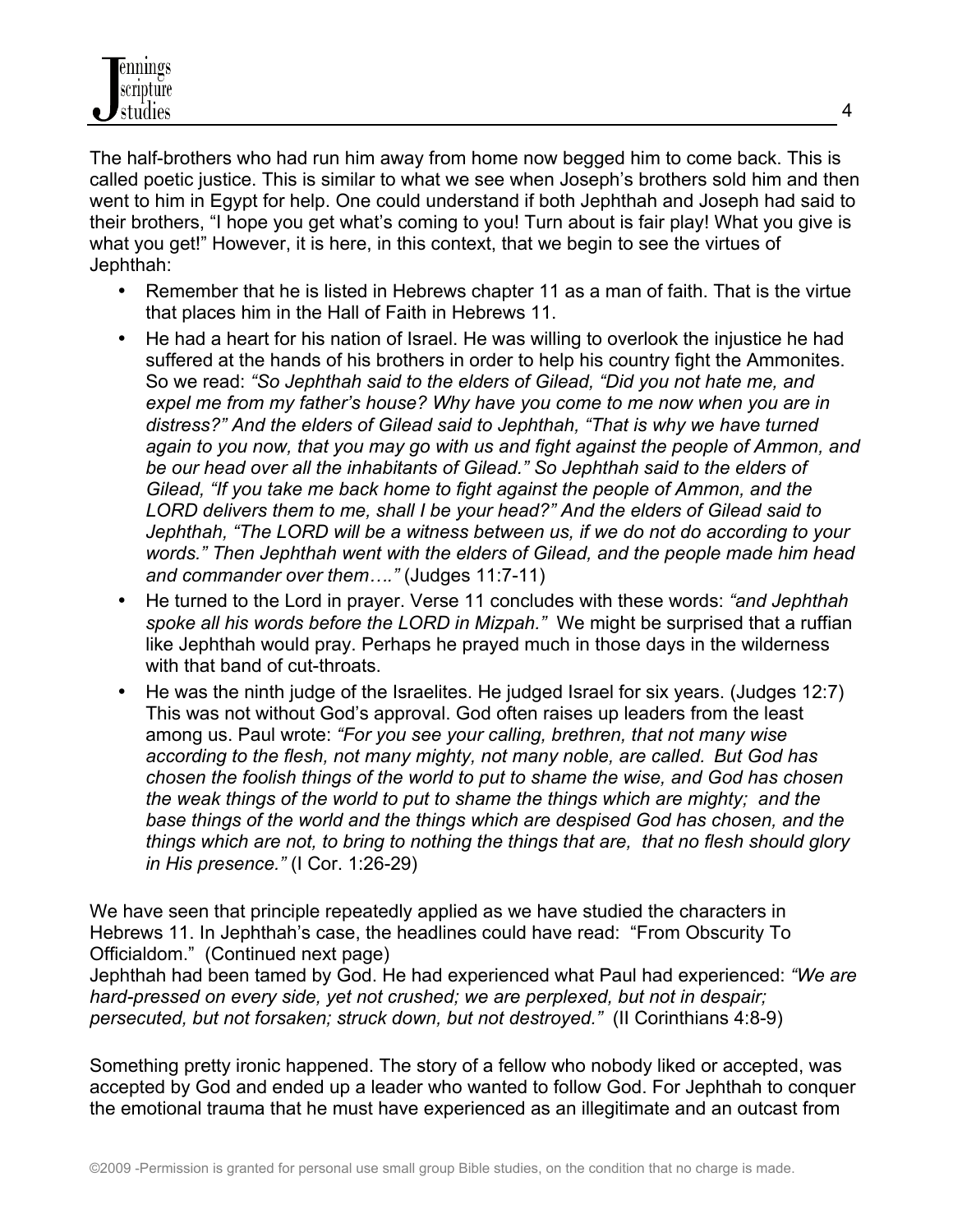his family; to survive his experience with worthless men in the wilderness of Tob, he must have been more of a man of faith than we have surmised.

## **JEPHTHAH'S VOW**. Judges 11:30-31)

*"And Jephthah made a vow to the LORD, and said, "If You will indeed deliver the people of Ammon into my hands, then it will be that whatever comes out of the doors of my house to meet me, when I return in peace from the people of Ammon, shall surely be the LORD's, and I will offer it up as a burnt offering."* 

Jephthah prepared for battle, but before attacking the Ammonites, he paused and made an unnecessary and an unwise vow, that if he were successful in battle, he would offer an offering to God of what ever came out of the doors to greet him when he returned home. Notice what he said: *"If you will deliver" …. "then I will offer."* It was certainly a very strange vow for a man to make, but in it we see an indication of Jephthah's faith in God. It is as though he said, 'Lord, I must have your help, and if you will help me and give victory over our enemies, then I promise you I will…' it was a rash vow that he made, but the point is he was willing to trust God.

We're told in verse 29 that "the Spirit of the Lord came upon Jephthah." He was anointed and empowered by God for the task before him. It is evident that the hand of God would enable Jephthah to deliver Israel. So why does Jephthah make a rash and foolish vow? Vows are very serious matters in Scripture. Ecclesiastes 5:5 warns, "It is better not to vow, than to make a vow and not keep it."

We do not know beyond a doubt what Jephthah really intended when he made his vow. After the battle Jephthah remembered his vow. Returning home, the first to greet him was his daughter. Bible scholars become divided at this point. Some think that Jephthah actually sacrificed his daughter. Others say she remained a virgin and therefore childless, which was considered a curse in that society. Consequently, she would be considered as good as dead. Such women often served at the Tabernacle in a religious vocation, similar to Nuns in the Roman Catholic Church today.

I believe that she went to serve at the Tabernacle. Here's my line of reasoning:

- Human sacrifice was a heathen custom and an abomination specifically forbidden by the Law of God. Deut.18:10 states: "Let no one be found among you who sacrifices his son or daughter in the fire….". (Also Lev. 18:21; Deut. 12:31) It was a heathen practice. The Ammonites, against whom Jephthah was going to fight, worshipped a god named Molech, who was their national deity (Lev.18:21; Jer. 32:35), and whose worship was accompanied by the burning of children offered as a sacrifice by their own parents! (Yes, God, in testing Abraham, did tell him to offer Isaac, but prevented it!)
- God would never accept a human sacrifice, and neither would the people of Israel allow it. God, Who knows the secrets of all men's hearts, would not have given Jephthah success in battle if he had intended to sacrifice a human being.
- No Jewish priest would have approved or participated in human sacrifice.
- Nothing is said about him actually sacrificing his daughter on an altar.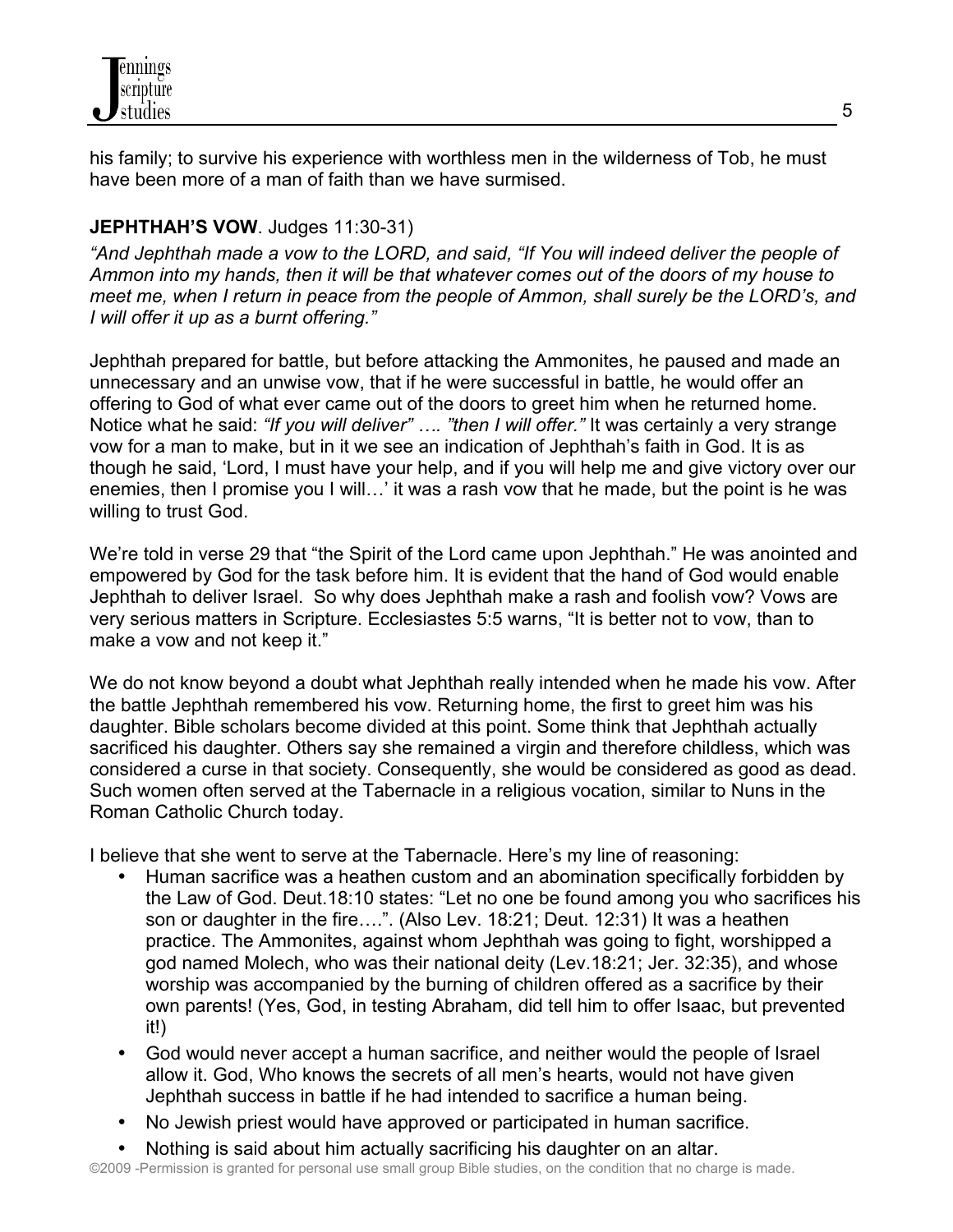- nnings cripture studies
	- Jephthah would not be listed in Hebrews 11 if he had offered his daughter as a human sacrifice.

## WHAT DID JEPHTHAH DO?

- Jephthah set apart his daughter for the Lord's service, which was in line with Jewish practice (Lev. 27:2ff). We see a similar promise made concerning the prophet Samuel, who was dedicated to God's service by Hannah, his mother. There were orders of unmarried females at the Tabernacle who assisted with the logistics of worship.
- Jephthah's sorrow came because his lineage would end with his only child, a significant loss.
- Her sadness centers on the fact that "she had no relations with a man," which shows that rather than being slain she was being devoted to an unmarried, celibate life. In responses to her father, here is what she said ""My father," she replied, "you have given your word to the LORD. Do to me just as you promised, now that the LORD has avenged you of your enemies, the Ammonites. But grant me this one request," she said. "Give me two months to roam the hills and weep with my friends, because I will never marry."
- Jephthah's daughter was dedicated to the Lord and remained a virgin considered a curse in Israel, therefore the "lament." (Judges 11:37-40)

After making the vow to God, Jephthah proceeded to confront the Ammonites who were threat-ening Israel. At first, he tried diplomacy which did not work. (Judges 11:12-28) Then he went to battle against them.

## **JEPHTHAH'S VICTORIES.** Judges 11:32-33

*"So Jephthah advanced toward the people of Ammon to fight against them, and the LORD delivered them into his hands. And he defeated them from Aroer as far as Minnith—twenty cities—and to Abel Keramim, with a very great slaughter. Thus the people of Ammon were subdued before the children of Israel."*

The Ammonites were defeated but his battles were not over. The Ammonites were outside enemies of Israel. Now, internal strife broke out. The Ephraimites, a tribe of Israelites, offended because they had had no share in the victory over the Ammonites, made war upon Gilead, but were put to rout by the forces under Jephthah and 42,000 Ephraimites were killed. (Judges 12:1-6).

As far as the scriptural record is concerned, these were Jephthah's only military triumphs. His life had a terrible beginning but a triumphal ending!

#### **SUMMATION**

1. The Holy Spirit's testimony of Jephthah in Hebrews 11 is that he was a man who had faith in God and that his faith was put into action. His life was a mixture of vice and virtue, good and bad, triumph and disaster, but the principle of faith was at work in his life, and it is for this reason that he is mentioned in Hebrews Eleven.